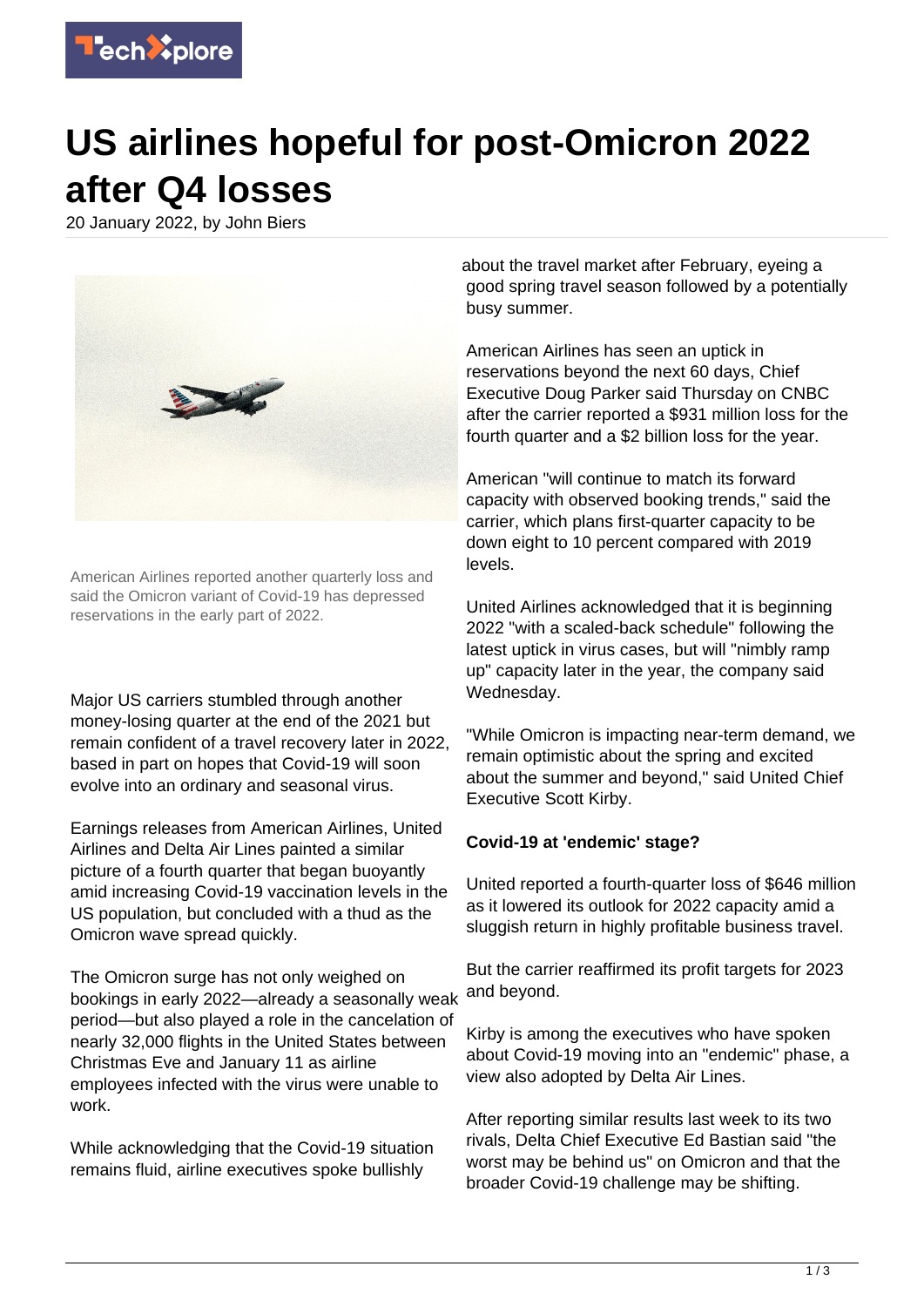

"Given the high transmissibility and lower severity of Omicron, this variant is likely to mark the shift in Covid-19 from being a pandemic to a manageable and ordinary seasonal virus which should accelerate the path to a normalized environment," Bastian said.

How Covid-19 will evolve from here remains a matter of uncertainty and debate within the medical community.

"I do think that Omicron likely represents a step towards endemicity because so many people will be infected with Covid and Omicron is basically unavoidable, many people will change the way they think about Covid-19 and risk calculations," Amesh Adalia, an infectious disease expert at Johns Hopkins Center for Health Security, said in an interview.

He added that the latest variant has "accelerated" the discussion on a "post-pandemic" world "in which there is Covid but if you're fully vaccinated, Covid-19 becomes a mild illness for you."

## **Possibility of new strains**

But Mark Kline, the chief medical officer at Children's Hospital in New Orleans, told AFP the optimism about Omicron "could be a little bit of wishful thinking."

Kline said that the Covid-19 virus should become less deadly as it evolves. But that does not necessarily mean that the virus has reached that stage yet.

"The flaw in the thinking is if we were only dealing with Omicron, I could buy into that, but it's not going to be Omicron, it'll be something else," said Kline, adding that future strains could resemble the Delta variant or be even more deadly.

Shares of American Airlines dropped 3.2 percent to finish at \$16.76, while United Airlines fell 3.4 percent to close at \$42.88. Delta, which reported results on January 13, was unchanged at \$38.84.

## © 2022 AFP

APA citation: US airlines hopeful for post-Omicron 2022 after Q4 losses (2022, January 20) retrieved 3